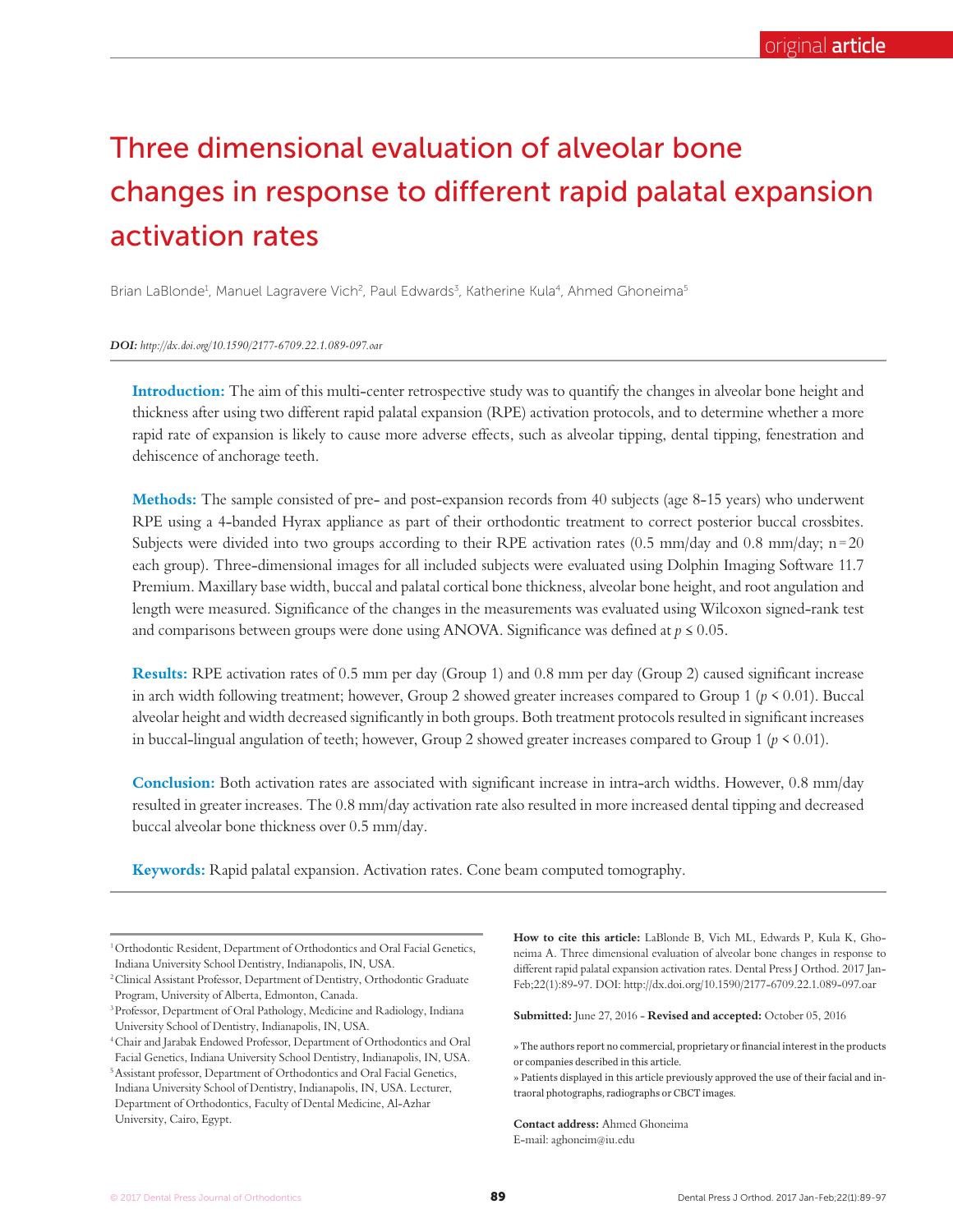## INTRODUCTION

Rapid palatal expansion (RPE) is a therapeutic orthodontic treatment used to address deiciencies of the maxilla in the transverse dimension such as bilateral crossbite and constricted maxilla, as well as to increase dental arch perimeter in patients with tooth-size and arch-length discrepancies.1,2 Palatal expanders are frequently 2- or 4-banded trans-palatal appliances that expand the maxillary arch via a jackscrew mechanism that the patient turns according to the orthodontist's activation protocol. Heavy, intermittent forces are transmitted through the anchorage teeth to cause opening of the midpalatal suture, and thus, expansion of the maxilla.3,4 RPE also opens the circumzygomatic and circummaxillary sutural systems, specifically the nasal, maxillaryzygomatic sutures, and zygomatic-temporal sutures.5,6

original **article** Three dimensional evaluation of alveolar bone changes in response to diferent rapid palatal expansion activation rates

RPE causes movement of the maxilla downward and forward during suture opening.7,8 The maxilla and palatine bones move apart during RPE, along with the pterygoid processes of the sphenoid bone.<sup>9</sup> Christie et al<sup>10</sup> demonstrated that the nasal cavity increased by one-third the width of the opening of the jackscrew appliance. The midpalatal suture opens in an unparallel manner anteroposteriorly and triangularly infero-superiorly, with the apex in the nasal cavity and the base of the triangle at the palate.<sup>10</sup> The widest portion of skeletal expansion is seen at the anterior nasal spine and diminishes posteriorly towards the posterior nasal spine.<sup>9,11,12</sup>

Despite these intended skeletal changes, RPE may cause unfavorable changes to the dentition and alveolar bone, such as buccal tipping of the anchorage teeth, dehiscence, fenestration and root resorption.<sup>3,6</sup> Ghoneima et al<sup>13</sup> reported that maxillary alveolar width increases more than maxillary base width, supporting the idea that bone tipping might explain the majority of expansion.<sup>13</sup> Krebs<sup>14</sup> indicated that, in adolescents, 65% of the total expansion was shown to be the result of dental movement or tipping.

The palatal expander generates heavy, intermittent forces as much as 10 kg, which initially lead to compression of the periodontal ligament, causing bending of alveolar bone and tipping of anchorage teeth.3,15,16 The angulation between molars increases from  $1^{\circ}$  to  $24^{\circ}$ during expansions and these changes are due to alveolar bending and tipping of the anchorage teeth.<sup>17</sup> Buccal alveolar crest levels decrease in all maxillary posterior teeth immediately ater RPE, which may be attributed to the tipping of posterior teeth. This tipping may cause resorption of alveolar crestal bone. In addition, residual loads may cause roots to move buccally towards anchorage teeth, decreasing buccal cortical bone.<sup>18</sup> Rungcharessaeng et al<sup>19</sup> verified that buccal bone thickness decreases ater RPE and that marginal bone loss was considerably apparent three months after expansion.<sup>19</sup> RPE also causes root resorption. Langford and Sims<sup>20</sup> indicated that root resorption occurs mainly on the buccal surface of teeth. However, minor resorption also occurs on the apical and coronal parts.<sup>21,22</sup>

The aim of the current multi-center retrospective study was to measure and quantify changes in alveolar bone height and thickness after two different activation protocols of RPE, using three-dimensional cone beam computed tomography (3D CBCT). The second aim was to evaluate the adverse effects associated with both activation protocols and to determine whether a more rapid rate of expansion is likely to cause more alveolar tipping, dental tipping, fenestration and dehiscence of anchorage teeth.

## MATERIAL AND METHODS

The sample consisted of orthodontic records of forty patients who underwent RPE using Hyrax appliance as a part of their orthodontic treatment to correct bilateral buccal crossbite. Patients' age ranged from 8 to 15 years. All forty patients were divided into two groups according to the activation rates. Group 1 consisted of twenty patients from Alberta, Canada who performed two turns per day  $(0.25 \text{ mm} / \text{turn})$  with a total of  $0.5 \text{ mm} / \text{day}$ and had a CBCT image taken pre-expansion  $(T_1)$  and 3 months post-expansion (T<sub>2</sub>). The 4-banded Hyrax appliance (Dentaurum, Ispringen, Germany) was attached to permanent first molars and first premolars. If premolars were not present (in two cases from Group 2), the bands were cemented to the deciduous first molars. The size of the wire was 0.036" stainless steel wire. The wires were soldered from the palatal side only and no buccal wires were used in both groups. The CBCT images were acquired with the iCat system (Imaging Sciences International, Hatield, PA) at 0.3 mm *voxel*, 8.9 sec, large field of view, at  $120 \text{kV}$  and  $20 \text{mA}$ . Group 2 consisted of twenty patients from Cairo, Egypt who performed four turns per day (0.2 mm/turn) with a total of  $0.8 \text{ mm/day}$  and had a CT scan taken pre-expansion  $(T_1)$ and 3 months post-expansion  $(T_2)$ . The CT scans were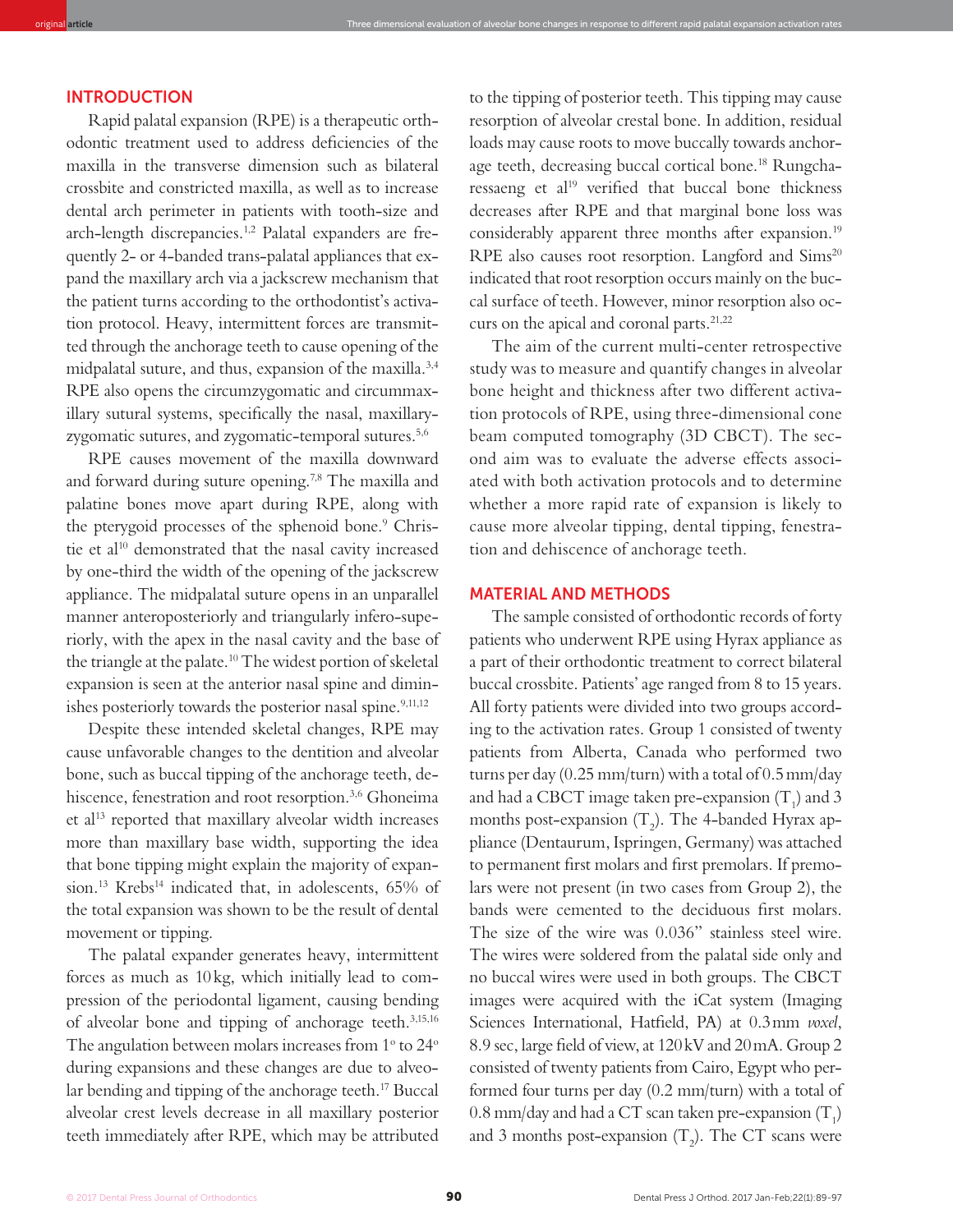taken with the multiplanar spiral CT machine (X vision EX, General Electric 'GE' Corporation Medical Systems Company, New York) at 0.4 mm *voxel*, 25 cm FOV, 120 kV, and 20 mA, with scanning time of 2 s/section. Expansion in both groups was completed once the maxillary palatal cusps occluded with the mandibular buccal cusps. The average activation time was two weeks. The appliance was left *in situ* as a passive retainer for three months and then was removed. The digital images were measured using the Dolphin Imaging sotware v. 11.7 Premium (Dolphin Imaging, Chatsworth, CA). The study was approved by the Institutional Review Board (IRB #1406256293) of Indiana University–Purdue University Indianapolis (IUPUI) and written informed consent was obtained from all subjects.

Each image was oriented from the sagittal view with the coronal plane passing through the long axis of each tooth, and from the coronal view with the axial plane passing through the lower border of orbital rims and the mid-sagittal plane aligned with the skeletal midline (Fig 1). Coronal slices were used to measure the amount of skeletal and dental expansion, angulation of teeth, buccal bone width and alveolar height. Each CBCT measurement for each tooth was made on standardized slices created parallel to the long axis of the tooth (Fig 1). Measurements were performed using measurement tool in Dolphin Imaging (Figs 2-4 and Table 1). Measurements for the maxillary first molars, first premolars and canines were recorded at the level of CEJ, mid-root and apexes. Maxillary base width and maxillary alveolar width were measured on the coronal sections. Measurements of inter-molar, inter-premolar and inter-canine widths were measured on the axial plane. Incidence of fenestrations and dehiscence was verified by means of radiographic examination.

## Statistical analysis

All parameters were measured twice by the same examiner one week apart, to assess intrarater repeatability, which was evaluated using summary statistics for the diferences between the repeated measurements, intraclass correlation coefficients (ICCs), and Bland-Altman plots. The two groups were compared for diferences in pre-treatment measurements using one-way ANO-VA. The groups were then compared for diferences in the post-treatment measurements and measurement changes, using analysis of covariance on the ranks of the data, with the pre-treatment measurements used as the covariants. Significance of the changes in the measurements from pre- to post-treatment was evaluated using a Wilcoxon Signed-Rank test separately for each group adopting  $p \le 0.05$  as significant.



Figure 1 - Orientation in sagittal plane and in coronal plane.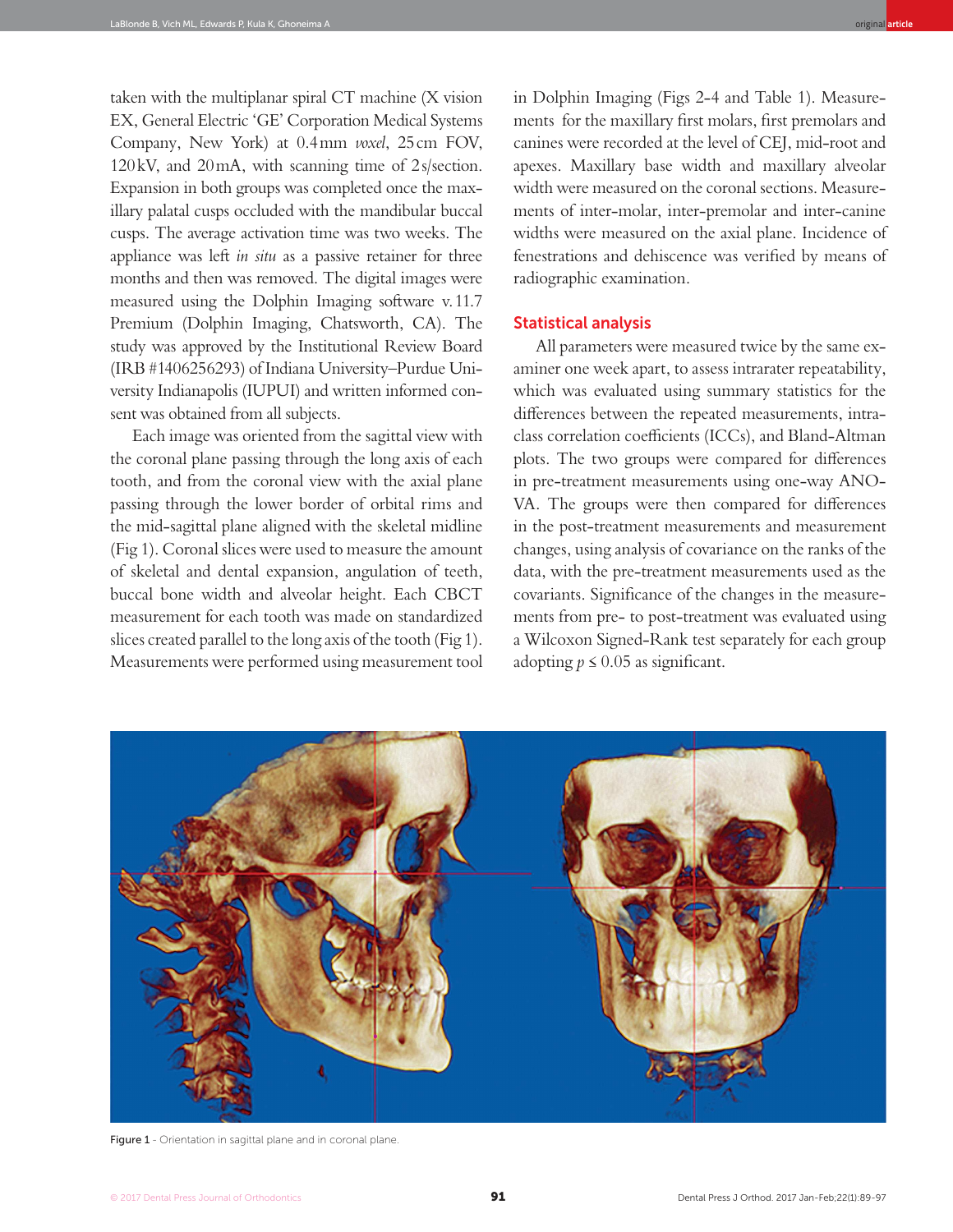

Figure 2 - Intra-arch widths (A) and maxillary base width (B).



Figure 3 - Buccolingual angulation, and buccal and palatal alveolar tipping. Figure 4 - Buccal and palatal alveolar height and width.

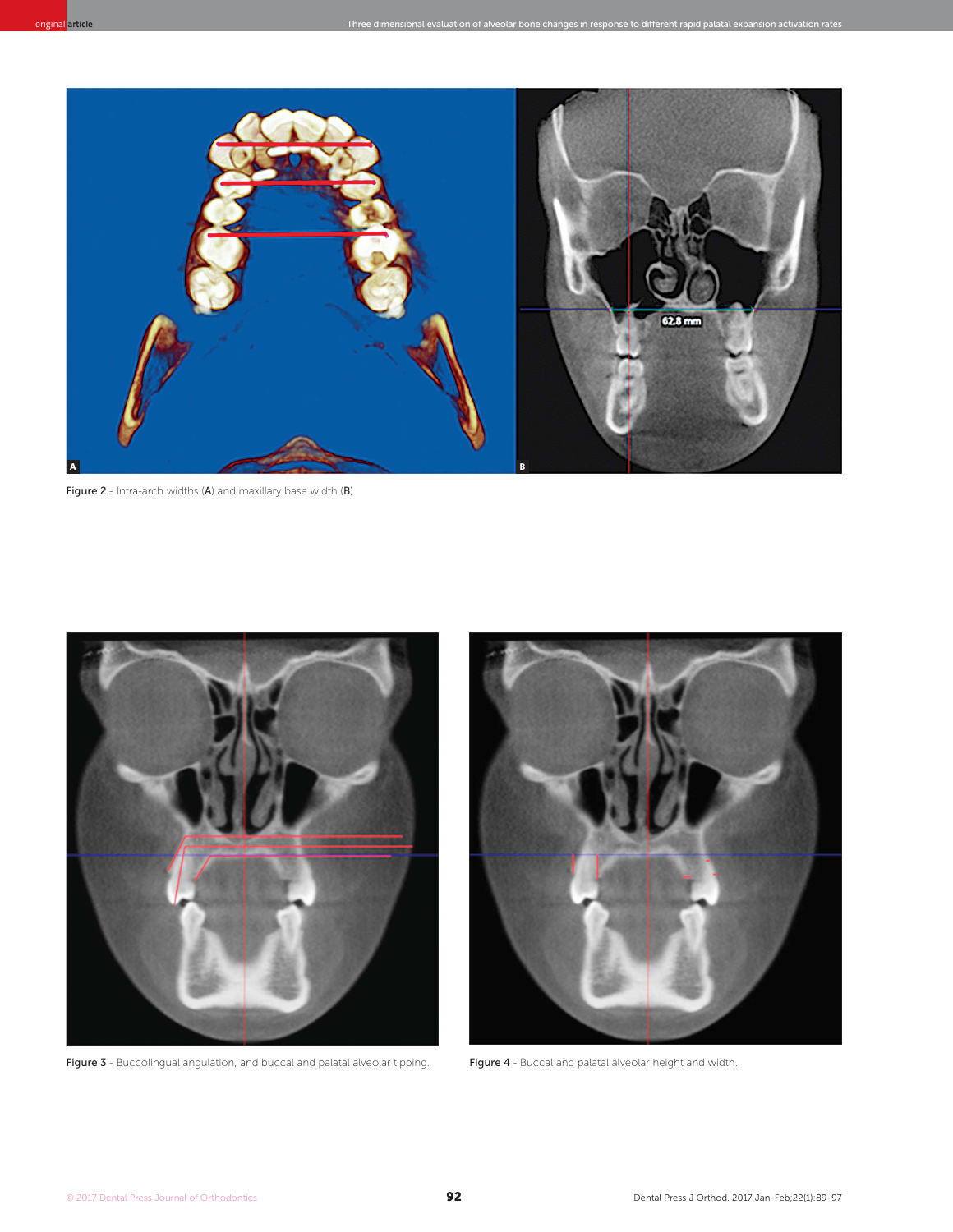#### Table 1 - Definition of parameters used in the study.

| <b>Parameters</b>                                                                    | <b>Definitions</b>                                                                                                                                                                                                                                                                               |
|--------------------------------------------------------------------------------------|--------------------------------------------------------------------------------------------------------------------------------------------------------------------------------------------------------------------------------------------------------------------------------------------------|
| Inter-canine width (mm) (Fig 2)                                                      | Linear distance between the cusp tip of the right maxillary canine to cusp tip of the left maxillary canine                                                                                                                                                                                      |
| Inter-premolar width (mm) (Fig 2)                                                    | Linear distance between the buccal cusp tip of the right maxillary premolar to buccal cusp tip of the left<br>maxillary premolar                                                                                                                                                                 |
| Inter-molar width (mm) (Fig 2)                                                       | Linear distance between the mesiobuccal cusp tip of the right maxillary first molar to mesiobuccal cusp tip of<br>the left maxillary first molar                                                                                                                                                 |
| Maxillary base width (mm) (Fig 2)                                                    | Linear distance between cortical plates of maxillary bone through the most inferior aspect of roof of maxillary<br>bone, measured parallel to a line perpendicular to midsagittal plane                                                                                                          |
| Buccolingual angulation (degrees) of right and left<br>first permanent molar (Fig 3) | Buccolingual inclination of tooth measured as the angle between a line tangent to the base of nose<br>(representing the lower limits of the nasal cavity on the right and left sides) and a line passing through the<br>buccal cusp and apex of palatal root of maxillary first permanent molars |
| Buccolingual angulation (degrees) of right and left<br>first premolars (Fig 3)       | Buccolingual inclination of tooth measured as the angle between a line tangent to the base of nose and<br>other line passing through the buccal cusp and apex of palatal root of maxillary first premolars                                                                                       |
| Buccolingual angulation (degrees) of permanent<br>canines (Fig 3)                    | Buccolingual inclination of tooth measured as the angle between a line tangent to the base of nose and<br>other line passing through the cusp and apex of canines                                                                                                                                |
| Alveolar Tipping (Buccal) (Fig 3)                                                    | Angular measurement from a line parallel to the long axis of buccal alveolar bone and a line parallel to<br>maxillary sinus floor                                                                                                                                                                |
| Alveolar Tipping (Palatal) (Fig 3)                                                   | Angular measurement from a line parallel to the long axis of palatal alveolar bone and a line parallel to<br>maxillary sinus floor                                                                                                                                                               |
| Buccal alveolar width (mm) (Fig 4)                                                   | Linear distance from root to the outermost point of buccal plate, measured for both right and left sides                                                                                                                                                                                         |
| Palatal alveolar width (mm) (Fig 4)                                                  | Linear distance from root to the outermost point of palatal plate, measured for both right and left sides                                                                                                                                                                                        |
| Buccal and palatal alveolar height (mm) (Fig 4)                                      | Linear distance from the tip of the alveolar bone to a horizontal line tangent to the floor of the maxillary sinus                                                                                                                                                                               |

## RESULTS

Values for means, standard deviations and minimum and maximum measurements and changes between time points were recorded for pre-treatment and posttreatment measurements for all groups (Tables 2 and 3). The results demonstrated that both activation rates increased intra-arch widths with the greatest amount of increase occurring more posteriorly and less expansion occurring across the canines; however, activating 0.8 mm/day resulted in greater increases compared to activating 0.5 mm/day. Activating 0.5 mm/day increased the maxillary base width across the canines and premolars, whereas activating 0.8 mm/day increased the maxillary base width across canines, premolars and molars. When activating 0.8 mm/day, the increase in maxillary base width was greater at the premolars and canines more than the increase in maxillary base width when activating 0.5 mm/day.

Both activation rates demonstrated significant increase in the buccal crown tipping of molars and premolars; however, the change in buccolingual angulation was greater when activating 0.8 mm/day compared to activating 0.5 mm/day. Both activation

rates increased buccal tipping of the buccal alveolar bone which supports the maxillary first molars, and the increase was greater when activating 0.8 mm/day compared to activating 0.5 mm/day.

Both activation rates caused significant changes in the height of buccal alveolar bone supporting the teeth. Activating 0.8 mm/day caused significant decreases in the height of buccal alveolar bone at the canines, premolars and molars; whereas activating 0.5 mm/day caused significant decreases at the maxillary first premolars and right maxillary first molar. Both activation rates caused significant changes in the width of buccal alveolar bone supporting the teeth. Activating 0.5 mm/day caused significant decreases in the width of buccal alveolar bone at the canines, first premolars, and first molars; whereas activating 0.8 mm/day caused significant decreases in the width of buccal alveolar bone at the right maxillary canine, right maxillary first premolars and right maxillary first molars. Dehiscences were reported in two cases in each group. Dehiscences incidences were observed in the post-expansion images of both maxillary first premolars and maxillary first molars.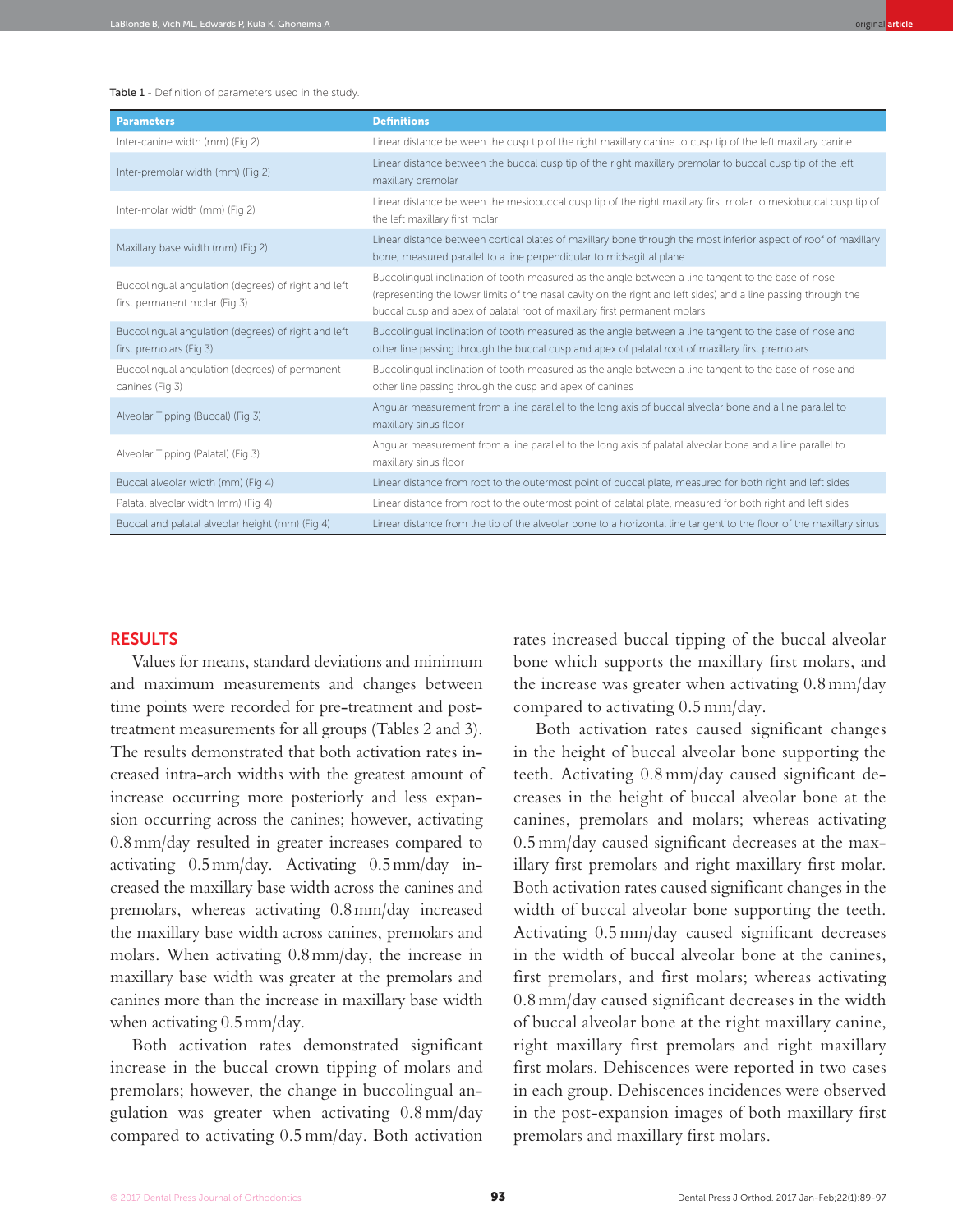Table 2 - Descriptive statistics of Group 1 (0.5 mm/day): measures changes from pre- to post-expansion.

| Group 1 (0.5 mm per day)           |                               | <b>Pre-expansion</b>     |       |            | <b>Post-expansion</b>     |       |            | <b>Change</b>        |                   |       |           |
|------------------------------------|-------------------------------|--------------------------|-------|------------|---------------------------|-------|------------|----------------------|-------------------|-------|-----------|
|                                    |                               | <b>Mean (SD)</b>         | Min   | <b>Max</b> | <b>Mean (SD)</b>          | Min   | <b>Max</b> | <b>Mean (SD)</b>     | Min               | Max   | (p-Value) |
| Intra-arch width                   | Canine                        | 33.1 (7.6)               | 3.4   | 40.4       | 36.4 (3.0)                | 30.0  | 41.5       | 3.3(6.9)             | 0.0               | 31.6  | < 0.0001  |
|                                    | Premolar                      | 39.5(3.5)                | 33.5  | 46.8       | 44.1(3.3)                 | 39.0  | 50.7       | 4.6(2.2)             | 0.2               | 8.1   | < 0.0001  |
|                                    | Molar                         | 47.5(3.4)                | 40.2  | 54.3       | 52.3(3.3)                 | 44.4  | 58.9       | 4.8(2.5)             | $-0.5$            | 8.5   | < 0.0001  |
|                                    | Canine                        | 33.4 (3.9)               | 27.5  | 43.2       | 35.2 (4.8)                | 26.1  | 43.5       | 1.9(2.7)             | $-3.5$            | 6.4   | 0.0086    |
| Maxillary base<br>width            | Premolar                      | 39.4 (4.7)               | 30.1  | 48.1       | 41.5 (3.9)                | 34.6  | 48.0       | 2.1(2.4)             | $-3.3$            | 6.4   | 0.0006    |
|                                    | Molar                         | 56.5(6.1)                | 42.3  | 67.4       | 57.2(6.3)                 | 42.4  | 67.2       | 0.7(3.5)             | $-5.4$            | 9.1   | 0.3833    |
|                                    | Left canine                   | 7.8(3.6)                 | 1.2   | 16.2       | 7.5(3.3)                  | 1.1   | 12.6       | $-0.3(1.3)$          | $-4.1$            | 2.9   | 0.0953    |
|                                    | Left premolar                 | 10.6(2.8)                | 3.6   | 16.0       | 9.3(3.5)                  | 0.0   | 14.5       | $-1.3(2.9)$          | $-11.4$           | 2.9   | 0.0202    |
| Buccal alveolar<br>height          | Left molar                    | 11.8 (2.0)               | 8.7   | 16.4       | 10.5(3.2)                 | 0.0   | 15.2       | $-1.2(3.1)$          | $-12.5$           | 2.0   | 0.0842    |
|                                    | Right canine                  | 6.8(2.4)                 | 1.1   | 11.9       | 6.6(2.5)                  | 0.3   | 12.7       | $-0.2$ (1.2)         | $-3.0$            | 2.5   | 0.3575    |
|                                    | Right premolar                | 10.2(3.4)                | 2.3   | 15.2       | 8.7(3.9)                  | 0.0   | 14.5       | $-1.5(2.8)$          | $-11.9$           | 1.4   | 0.0105    |
|                                    | Right molar                   | 12.1(1.9)                | 9.6   | 15.7       | 11.0(2.5)                 | 3.8   | 14.1       | $-1.0$ (2.2)         | $-9.0$            | 3.1   | 0.0037    |
|                                    | Left canine (apex)            | 3.7(1.4)                 | 2.1   | 8.2        | 2.9(1.0)                  | 1.3   | 5.2        | $-0.9(1.3)$          | $-5.1$            | 0.9   | 0.0008    |
|                                    | Left canine (middle third)    | 1.6(0.5)                 | 0.8   | 2.9        | 1.4(0.4)                  | 0.5   | 2.1        | $-0.2(0.3)$          | $-0.8$            | 0.4   | 0.0225    |
|                                    | Left premolar (apex)          | 1.9(0.9)                 | 0.6   | 3.6        | 1.2(0.8)                  | 0.0   | 3.6        | $-0.6(0.7)$          | $-2.2$            | 0.8   | 0.0005    |
|                                    | Left premolar (middle third)  | 1.6(0.5)                 | 0.9   | 2.7        | 1.2(0.5)                  | 0.0   | 2.2        | $-0.4(0.4)$          | $-1.4$            | 0.1   | 0.0001    |
| Buccal alveolar<br>width           | Left molar (apex)             | 3.6(1.8)                 | 0.9   | 8.1        | 2.5(1.9)                  | 0.0   | 8.1        | $-1.0(1.3)$          | $-4.0$            | 1.5   | 0.0032    |
|                                    | Left molar (middle third)     | 1.5(0.5)                 | 0.6   | 2.2        | 0.9(0.5)                  | 0.0   | 1.6        | $-0.6(0.6)$          | $-1.8$            | 0.1   | 0.0001    |
|                                    | Right canine (apex)           | 3.1(1.2)                 | 1.6   | 6.2        | 2.6(0.9)                  | 1.1   | 4.5        | $-0.5(1.1)$          | $-2.5$            | 2.8   | 0.0191    |
|                                    | Right canine (middle third)   | 1.3(0.4)                 | 0.7   | 2.0        | 1.2(0.3)                  | 0.6   | 1.8        | $-0.2(0.3)$          | $-0.7$            | 0.4   | 0.0065    |
|                                    | Right premolar (apex)         | 1.7(0.7)                 | 0.7   | 3.0        | 1.1(0.6)                  | 0.0   | 2.7        | $-0.6(0.7)$          | $-1.9$            | 0.7   | 0.0005    |
|                                    | Right premolar (middle third) | 1.7(0.5)                 | 0.9   | 2.9        | 1.2(0.7)                  | 0.0   | 2.5        | $-0.5(0.5)$          | $-1.7$            | 0.6   | 0.0003    |
|                                    | Right molar (apex)            | 4.1(2.6)                 | 0.7   | 11.0       | 2.9(1.9)                  | 0.0   | 8.6        | $-1.2(1.1)$          | $-4.0$            | 0.0   | < 0.0001  |
|                                    | Right molar (middle third)    | 1.7(0.6)                 | 0.9   | 2.9        | 1.2(0.5)                  | 0.0   | 2.0        | $-0.5(0.4)$          | $-1.2$            | 0.1   | 0.0001    |
|                                    | Left canine                   | 10.2(3.5)                | 2.1   | 17.7       | 9.4(3.2)                  | 1.4   | 13.7       | $-0.8(1.7)$          | $-5.4$            | 2.9   | 0.0353    |
|                                    | Left premolar                 | 10.6(2.6)                | 5.0   | 15.8       | 10.3(2.9)                 | 4.8   | 16.1       | $-0.2$ (1.7)         | $-2.9$            | 5.7   | 0.1918    |
| Palatal alveolar                   | Left molar                    | 11.7(1.9)                | 8.6   | 16.9       | 12.1(2.2)                 | 8.6   | 16.8       | 0.4(1.5)             | $-2.6$            | 2.6   | 0.2505    |
| height                             | Right canine                  | 9.8(2.8)                 | 2.4   | 14.6       | 9.6(2.8)                  | 1.4   | 14.7       | $-0.2(1.2)$          | $-1.6$            | 3.0   | 0.2123    |
|                                    | Right premolar                | 10.7(3.5)                | 4.2   | 17.4       | 10.3(3.3)                 | 2.7   | 15.2       | $-0.4(1.8)$          | $-4.5$            | 3.7   | 0.2896    |
|                                    | Right molar                   | 12.6(2.1)                | 8.9   | 16.4       | 12.7(2.5)                 | 8.5   | 17.8       | 0.1(1.1)             | $-1.3$            | 2.0   | 1.0000    |
|                                    | Left canine                   | 4.3(2.6)                 | 2.1   | 11.1       | 3.8(2.5)                  | 1.6   | 11.1       | $-0.5(0.9)$          | $-3.0$            | 0.8   | 0.0388    |
|                                    | Left premolar                 | 1.7(0.5)                 | 0.6   | 2.5        | 1.8(0.5)                  | 1.2   | 3.0        | 0.1(0.6)             | $-0.8$            | 1.7   | 0.9491    |
| Palatal alveolar                   | Left molar                    | 1.5(0.5)                 | 0.9   | 2.5        | 2.0(0.6)                  | 0.8   | 3.5        | 0.4(0.7)             | $-0.7$            | 2.4   | 0.0049    |
| width                              | Right canine                  | 3.5(2.1)                 | 1.3   | 8.2        | 3.3(2.3)                  | 1.5   | 9.2        | $-0.2(0.8)$          | $-1.4$            | 1.4   | 0.2881    |
|                                    | Right premolar                | 1.5(0.5)                 | 0.8   | 2.6        | 1.8(0.7)                  | 1.0   | 4.3        | 0.2(0.5)             | $-0.7$            | 1.7   | 0.0486    |
|                                    | Right molar                   | 1.6(0.9)                 | 0.7   | 4.9        | 2.1(0.8)                  | 1.0   | 4.4        | 0.5(0.8)             | $-0.8$            | 2.5   | 0.0091    |
|                                    | Left canine                   | 100.9 (4.9)              | 90.0  | 113.0      | 100.6 (4.0)               | 95.4  | 111.2      | $-0.2(4.1)$          | $-6.5$            | 11.0  | 0.2341    |
|                                    | Left premolar                 | 97.4 (5.1)               | 87.7  | 105.6      | 99.3 (4.7)                | 89.2  | 107.9      | 1.8(3.8)             | $-5.0$            | 10.3  | 0.0336    |
| Buccal-lingual                     | Left molar                    | 92.6 (6.0)               | 83.9  | 106.2      | 96.5(4.9)                 | 88.0  | 106.2      | 3.9(4.1)             | $-5.1$            | 9.9   | 0.0006    |
| angulation                         | Right canine                  | 103.6 (8.0)              | 93.2  | 119.8      | 102.1(5.6)                | 95.3  | 117.4      | $-1.6(4.6)$          | $-9.8$            | 6.6   | 0.1562    |
|                                    | Right premolar                | 97.3(6.1)                | 86.1  | 105.9      | 100.0(5.0)                | 88.7  | 107.5      | 2.7(4.8)             | $-7.1$            | 10.8  | 0.0220    |
|                                    | Right molar                   | 92.2(8.8)                | 82.3  | 113.7      | 95.1(7.3)                 | 85.1  | 110.7      | 2.9(4.6)             | $-5.0$            | 11.6  | 0.0121    |
|                                    | Left canine                   | 103.5(5.1)               | 94.6  | 114.2      | 103.9 (5.2)               | 97.0  | 114.9      | 0.4(5.2)             | $-8.6$            | 11.3  | 0.5768    |
| Alveolar bone<br>tipping (buccal)  |                               |                          | 85.4  |            |                           | 94.7  | 117.5      |                      |                   | 25.8  | 0.0224    |
|                                    | Left premolar<br>Left molar   | 105.1(8.5)<br>89.1 (7.0) | 79.5  | 121.8      | 108.4 (6.1)<br>96.8 (5.6) | 85.9  |            | 3.3(8.9)<br>7.8(6.3) | $-20.1$<br>$-5.7$ | 25.3  | < 0.0001  |
|                                    |                               |                          |       | 103.9      |                           |       | 106.9      |                      |                   |       |           |
|                                    | Right canine                  | 98.4 (31.4)              | 11.4  | 130.9      | 106.5(7.8)                | 92.0  | 127.0      | 8.1(31.2)            | $-21.6$           | 100.9 | 0.9530    |
|                                    | Right premolar                | 101.2 (22.4)             | 9.1   | 115.3      | 108.6 (6.3)               | 95.0  | 118.6      | 7.4 (24.2)           | $-10.3$           | 107.0 | 0.0743    |
|                                    | Right molar                   | 86.0 (9.7)               | 71.3  | 104.5      | 92.2(11.8)                | 59.8  | 116.2      | 6.2(10.1)            | $-25.7$           | 20.3  | 0.0031    |
| Alveolar bone<br>tipping (palatal) | Left canine                   | 129.6 (10.7)             | 114.9 | 160.0      | 132.7 (10.6)              | 116.9 | 158.6      | 3.1(9.3)             | $-12.1$           | 29.2  | 0.1769    |
|                                    | Left premolar                 | 118.0 (10.5)             | 99.7  | 141.1      | 117.4 (8.8)               | 95.5  | 131.3      | $-0.6(10.1)$         | $-28.5$           | 21.9  | 0.9273    |
|                                    | Left molar                    | 111.0 (9.0)              | 90.7  | 129.2      | 114.7 (9.7)               | 98.3  | 133.3      | 3.7(11.3)            | $-28.9$           | 21.8  | 0.0595    |
|                                    | Right canine                  | 132.6 (7.8)              | 118.3 | 150.9      | 131.6 (10.5)              | 107.7 | 158.5      | $-1.0(10.1)$         | $-14.5$           | 34.6  | 0.2453    |
|                                    | Right premolar                | 115.7 (11.9)             | 99.1  | 135.8      | 118.5 (10.0)              | 105.7 | 138.2      | 2.8(11.8)            | $-22.4$           | 21.3  | 0.2196    |
|                                    | Right molar                   | 105.1 (23.5)             | 20.7  | 133.0      | 109.6 (10.0)              | 97.5  | 139.3      | 4.5(22.0)            | $-22.0$           | 80.3  | 0.4980    |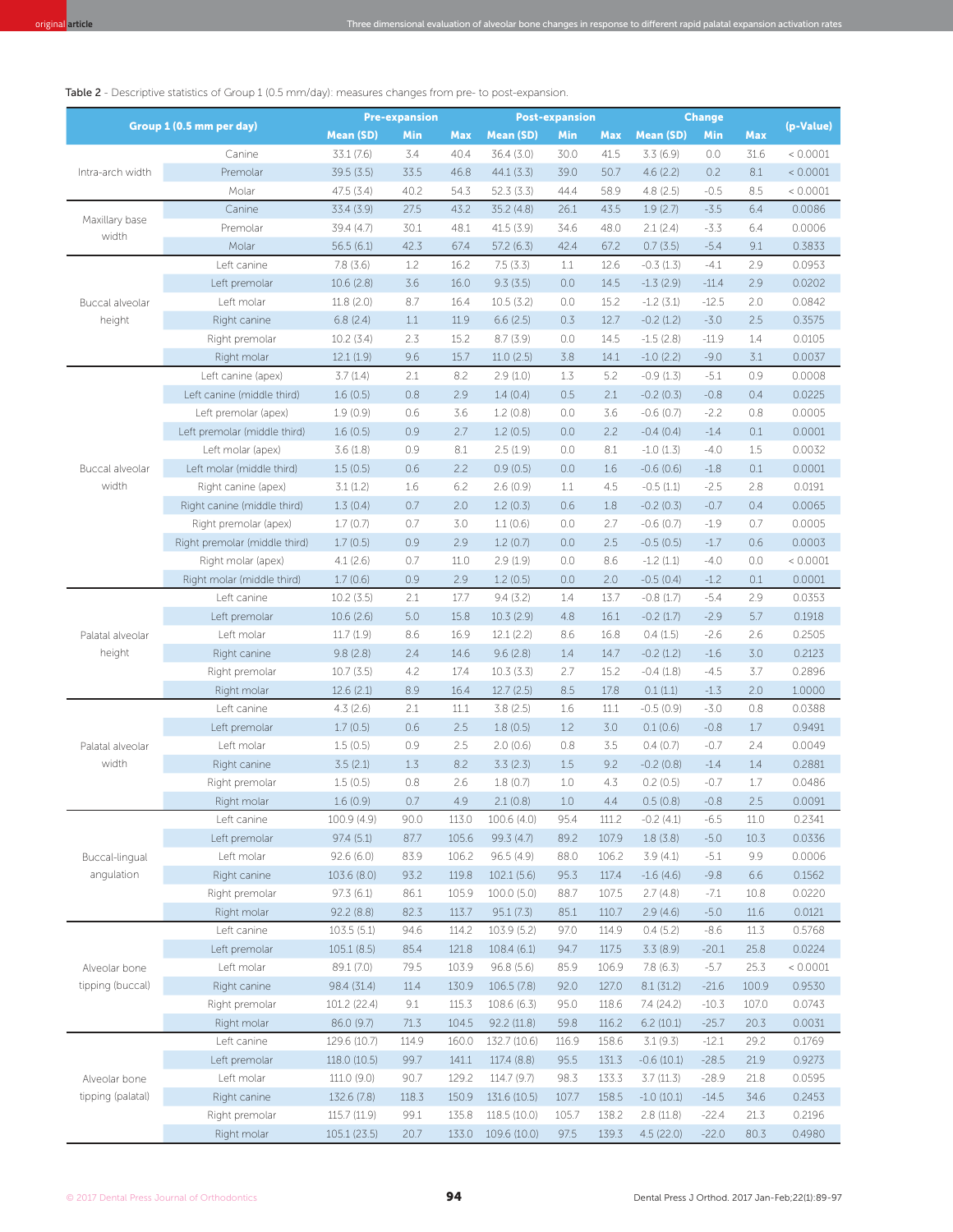Table 3 - Descriptive statistics of Group 2 (0.8 mm/day): measures changes from pre- to post-expansion.

| Group 2 (0.8 mm per day)              |                               | <b>Pre-expansion</b> |       |       | <b>Post-expansion</b> |       |       | <b>Change</b>    |         |      |           |
|---------------------------------------|-------------------------------|----------------------|-------|-------|-----------------------|-------|-------|------------------|---------|------|-----------|
|                                       |                               | <b>Mean (SD)</b>     | Min   | Max   | <b>Mean (SD)</b>      | Min   | Max   | <b>Mean (SD)</b> | Min     | Max  | (p-Value) |
| Intra-arch<br>width                   | Canine                        | 31.7(0.9)            | 24.8  | 40.0  | 35.5(1.6)             | 24.7  | 57.4  | 3.8(1.4)         | $-2.3$  | 27.7 | 0.0001    |
|                                       | Premolar                      | 37.8 (0.5)           | 33.1  | 41.8  | 44.1(0.7)             | 37.1  | 50.3  | 6.3(0.6)         | 0.2     | 10.5 | < 0.0001  |
|                                       | Molar                         | 46.8 (0.7)           | 41.3  | 52.3  | 51.8(1.2)             | 34.7  | 59.9  | 5.0(1.1)         | $-12.9$ | 8.9  | 0.0011    |
| Maxillary base<br>width               | Canine                        | 33.7(1.1)            | 25.6  | 41.0  | 35.5(1.1)             | 26.0  | 43.7  | 1.8(0.5)         | $-1.6$  | 5.0  | 0.0010    |
|                                       | Premolar                      | 37.7(1.2)            | 28.8  | 48.0  | 41.0(1.6)             | 27.8  | 56.6  | 3.3(1.1)         | $-1.6$  | 19.0 | 0.0010    |
|                                       | Molar                         | 53.2(1.5)            | 33.8  | 66.7  | 54.7(1.5)             | 36.5  | 67.0  | 1.5(0.7)         | $-5.5$  | 6.7  | 0.0332    |
|                                       | Left canine                   | 15.4(1.4)            | 2.3   | 24.1  | 14.4(1.4)             | 2.0   | 22.8  | $-1.0$ (0.3)     | $-4.6$  | 1.0  | 0.0116    |
| <b>Buccal</b><br>alveolar height      | Left premolar                 | 15.9(1.1)            | 5.1   | 21.8  | 14.0 (1.2)            | 4.7   | 21.2  | $-1.9(0.6)$      | $-11.2$ | 0.3  | 0.0001    |
|                                       | Left molar                    | 13.6(0.6)            | 9.7   | 19.9  | 12.1(0.7)             | 7.0   | 17.9  | $-1.6(0.3)$      | $-3.6$  | 1.0  | 0.0001    |
|                                       | Right canine                  | 15.0(1.1)            | 5.8   | 23.9  | 13.6(1.1)             | 3.5   | 22.9  | $-1.3(0.4)$      | $-4.7$  | 1.1  | 0.0029    |
|                                       | Right premolar                | 15.6(1.1)            | 5.1   | 24.6  | 12.8(1.3)             | 5.2   | 23.8  | $-2.8(1.0)$      | $-14.0$ | 1.1  | 0.0009    |
|                                       | Right Molar                   | 13.5 (0.8)           | 6.4   | 21.5  | 11.4(1.1)             | 2.7   | 21.5  | $-2.2(0.6)$      | $-9.8$  | 0.2  | < 0.0001  |
|                                       | Left canine (apex)            | 4.5(0.3)             | 2.2   | 7.2   | 4.2(0.4)              | 0.2   | 8.2   | $-0.3(0.2)$      | $-3.7$  | 1.0  | 0.4406    |
|                                       | Left canine (middle third)    | 1.9(0.2)             | 0.7   | 3.8   | 1.5(0.2)              | 0.2   | 3.4   | $-0.4(0.2)$      | $-2.1$  | 0.5  | 0.1381    |
|                                       | Left premolar (apex)          | 1.8(0.2)             | 0.5   | 3.7   | 1.4(0.2)              | 0.3   | 3.2   | $-0.4(0.2)$      | $-1.9$  | 1.0  | 0.0558    |
|                                       | Left premolar (middle third)  | 1.3(0.2)             | 0.4   | 3.6   | 1.1(0.1)              | 0.2   | 3.2   | $-0.2(0.1)$      | $-0.9$  | 0.3  | 0.0107    |
|                                       | Left molar (apex)             | 3.4(0.5)             | 0.6   | 8.8   | 2.9(0.4)              | 0.2   | 7.7   | $-0.5(0.3)$      | $-4.0$  | 1.8  | 0.1326    |
| <b>Buccal</b>                         | Left molar (middle third)     | 1.4(0.2)             | 0.3   | 3.0   | 1.0(0.1)              | 0.2   | 2.2   | $-0.3(0.1)$      | $-1.2$  | 0.8  | 0.0058    |
| alveolar width                        | Right canine (apex)           | 4.1(0.3)             | 1.8   | 6.7   | 3.5(0.3)              | 1.1   | 6.2   | $-0.6(0.2)$      | $-3.4$  | 1.1  | 0.0071    |
|                                       | Right canine (middle third)   | 1.7(0.2)             | 0.5   | 4.2   | 1.5(0.2)              | 0.2   | 3.2   | $-0.2(0.1)$      | $-1.0$  | 0.3  | 0.0063    |
|                                       | Right premolar (apex)         | 1.5(0.1)             | 0.5   | 2.5   | 1.2(0.2)              | 0.0   | 2.4   | $-0.3(0.1)$      | $-1.5$  | 0.6  | 0.0693    |
|                                       | Right premolar (middle third) | 1.3(0.1)             | 0.5   | 2.2   | 0.9(0.1)              | 0.0   | 1.9   | $-0.4(0.1)$      | $-1.5$  | 0.4  | 0.0008    |
|                                       | Right molar (apex)            | 3.4(0.5)             | 0.4   | 10.4  | 2.8(0.5)              | 0.0   | 8.3   | $-0.6(0.3)$      | $-2.9$  | 2.1  | 0.0177    |
|                                       | Right Molar (middle third)    | 1.7(0.2)             | 0.3   | 2.7   | 1.2(0.2)              | 0.3   | 2.5   | $-0.5(0.1)$      | $-1.8$  | 0.4  | 0.0005    |
|                                       | Left canine                   | 18.4(1.2)            | 9.7   | 27.7  | 17.4(1.3)             | 9.1   | 27.0  | $-1.0(0.5)$      | $-6.6$  | 3.4  | 0.0397    |
|                                       | Left premolar                 | 15.8(1.1)            | 4.8   | 21.8  | 15.7(1.1)             | 4.8   | 22.0  | $-0.1(0.4)$      | $-2.7$  | 4.6  | 0.5150    |
| Palatal alveolar                      | Left molar                    | 13.8(0.6)            | 6.4   | 19.9  | 13.4(0.6)             | 6.3   | 18.3  | $-0.4(0.3)$      | $-2.9$  | 2.2  | 0.1001    |
| height                                | Right canine                  | 17.9 (1.4)           | 9.0   | 28.7  | 17.3(1.3)             | 7.4   | 26.8  | $-0.6(0.3)$      | $-3.5$  | 0.7  | 0.0616    |
|                                       | Right premolar                | 16.6(1.1)            | 7.9   | 25.4  | 16.5(1.1)             | 7.2   | 25.5  | $-0.1(0.2)$      | $-2.2$  | 2.0  | 0.6048    |
|                                       | Right molar                   | 14.7(0.6)            | 9.5   | 21.2  | 13.8(0.7)             | 7.1   | 18.9  | $-0.9(0.4)$      | $-6.4$  | 1.3  | 0.0085    |
|                                       | Left canine                   | 3.7(0.3)             | 2.2   | 6.4   | 3.2(0.2)              | 1.8   | 5.0   | $-0.5(0.2)$      | $-2.4$  | 0.6  | 0.0430    |
|                                       | Left premolar                 | 1.8(0.5)             | 0.5   | 8.1   | 1.8(0.5)              | 0.5   | 8.9   | 0.0(0.3)         | $-3.6$  | 1.1  | 0.5078    |
| Palatal alveolar                      | Left molar                    | 1.0(0.1)             | 0.5   | 1.5   | 1.3(0.1)              | 0.6   | 2.6   | 0.3(0.1)         | $-0.5$  | 1.2  | 0.0224    |
| width                                 | Right canine                  | 3.4(0.2)             | 1.7   | 4.7   | 3.2(0.2)              | 2.1   | 4.2   | $-0.2(0.1)$      | $-0.9$  | 0.6  | 0.1143    |
|                                       | Right premolar                | 2.6(0.7)             | 0.5   | 12.4  | 2.6(0.6)              | 0.6   | 11.2  | 0.0(0.3)         | $-2.5$  | 2.3  | 0.7725    |
|                                       | Right molar                   | 1.1(0.1)             | 0.6   | 2.1   | 1.2(0.1)              | 0.5   | 2.0   | 0.2(0.1)         | $-1.0$  | 0.9  | 0.1290    |
|                                       | Left canine                   | 109.5(5.3)           | 57.2  | 136.1 | 105.3 (4.4)           | 50.5  | 125.3 | $-4.2$ (2.3)     | $-19.1$ | 20.0 | 0.0505    |
|                                       | Left premolar                 | 105.0(5.3)           | 61.2  | 145.4 | 111.0(3.7)            | 77.5  | 137.8 | 5.9(3.0)         | $-21.1$ | 26.4 | 0.0898    |
| Buccal-lingual<br>angulation          | Left molar                    | 98.3 (3.0)           | 76.5  | 126.6 | 111.2 (3.2)           | 92.0  | 146.2 | 13.0 (2.2)       | $-3.4$  | 32.9 | < 0.0001  |
|                                       | Right canine                  | 104.6 (4.4)          | 54.0  | 129.0 | 108.2 (4.6)           | 60.3  | 137.8 | 3.6(3.0)         | $-11.3$ | 45.6 | 0.3927    |
|                                       | Right premolar                | 97.3(2.8)            | 71.3  | 114.9 | 109.1 (4.1)           | 79.5  | 136.3 | 11.8 (3.4)       | $-10.9$ | 40.6 | 0.0034    |
|                                       | Right molar                   | 92.7(2.3)            | 65.9  | 110.3 | 106.6 (2.6)           | 91.5  | 126.7 | 13.9(2.5)        | $-2.1$  | 39.6 | < 0.0001  |
|                                       | Left canine                   | 113.4 (5.0)          | 64.9  | 138.5 | 110.4(3.7)            | 73.2  | 133.6 | $-3.0(3.4)$      | $-26.3$ | 37.4 | 0.1964    |
| Alveolar<br>bone tipping<br>(buccal)  | Left premolar                 | 120.7 (4.8)          | 85.0  | 154.3 | 124.2 (3.4)           | 88.8  | 144.6 | 3.5(3.3)         | $-19.0$ | 39.0 | 0.3038    |
|                                       | Left molar                    | 100.1 (4.0)          | 73.1  | 132.0 | 111.1(4.3)            | 71.5  | 149.8 | 10.9(2.7)        | $-9.5$  | 29.5 | 0.0014    |
|                                       | Right canine                  | 113.0(3.3)           | 85.7  | 138.9 | 118.9 (3.8)           | 88.6  | 152.2 | 6.0(3.4)         | $-13.5$ | 45.9 | 0.1269    |
|                                       | Right premolar                | 118.2(3.2)           | 98.7  | 151.6 | 125.9(2.7)            | 98.3  | 153.1 | 7.7(4.2)         | $-29.3$ | 46.3 | 0.0719    |
|                                       | Right molar                   | 98.2 (4.0)           | 60.2  | 128.5 | 108.7 (4.0)           | 73.8  | 138.1 | 10.5(3.1)        | $-13.8$ | 45.0 | 0.0024    |
| Alveolar<br>bone tipping<br>(palatal) | Left canine                   | 150.7(3.5)           | 112.2 | 169.0 | 150.0 (2.4)           | 135.7 | 165.2 | $-0.7(3.2)$      | $-24.4$ | 33.5 | 0.7536    |
|                                       | Left premolar                 | 139.6 (4.7)          | 106.6 | 167.0 | 141.1(3.3)            | 113.6 | 159.5 | 1.6(3.4)         | $-25.2$ | 29.4 | 0.9751    |
|                                       | Left molar                    | 123.6 (2.8)          | 93.6  | 146.0 | 124.8 (2.5)           | 98.7  | 149.0 | 1.2(2.9)         | $-28.8$ | 16.6 | 0.4900    |
|                                       | Right canine                  | 150.2 (3.4)          | 113.7 | 163.9 | 149.9 (3.1)           | 124.1 | 168.8 | $-0.3(2.4)$      | $-19.8$ | 14.4 | 0.9299    |
|                                       | Right premolar                | 134.5 (4.5)          | 99.4  | 170.1 | 133.4 (3.9)           | 98.9  | 158.8 | $-1.2(4.7)$      | $-53.2$ | 34.9 | 0.7019    |
|                                       | Right molar                   | 115.0(3.0)           | 99.2  | 141.4 | 119.8 (3.2)           | 101.5 | 149.6 | 4.9(3.0)         | $-35.7$ | 27.1 | 0.0230    |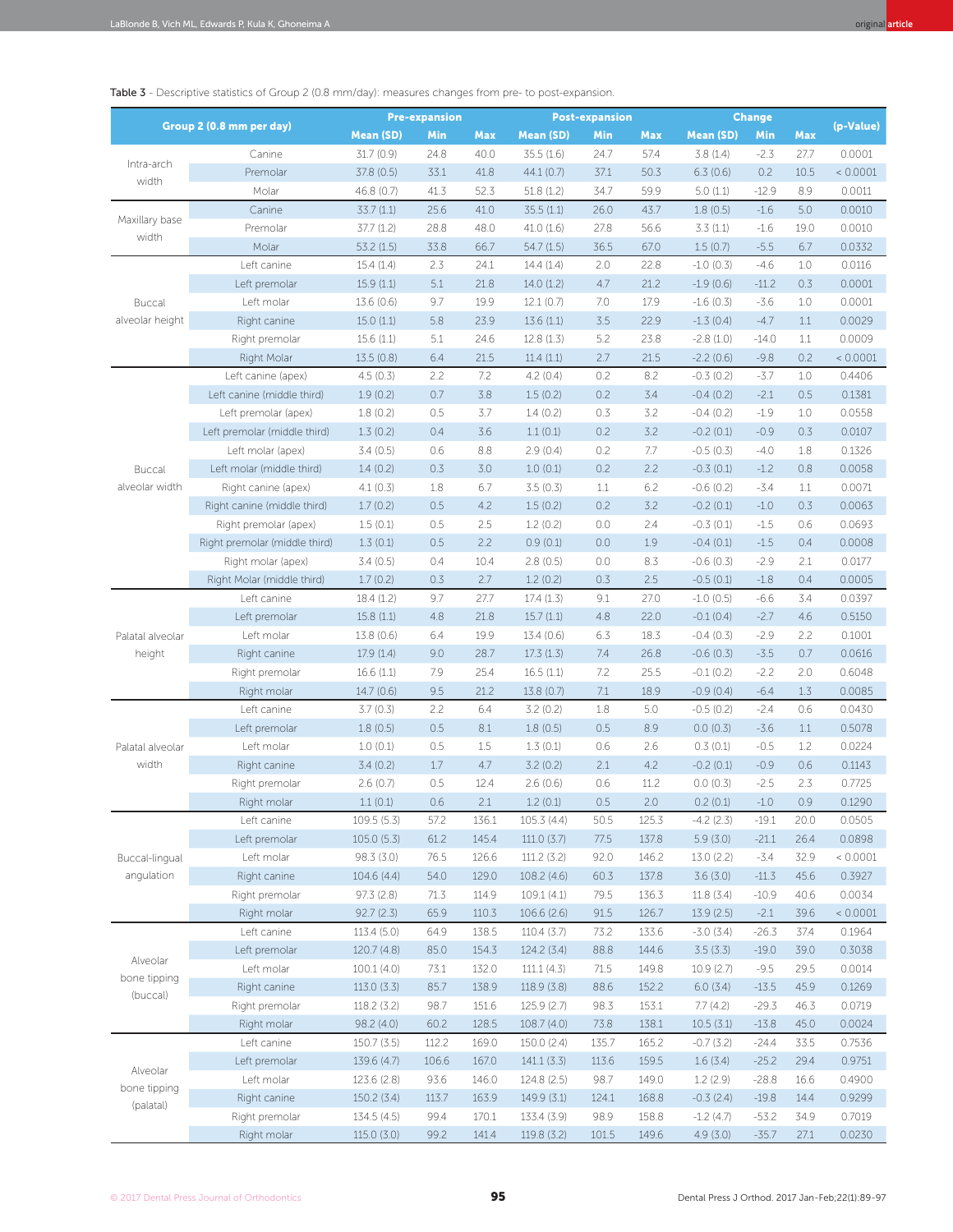## **DISCUSSION**

Maxillary expansion has been advocated as the preferred method for the correction of maxillary arch constriction and for correcting disharmonies between the maxillary and mandibular arches.13,23,24 There is lack of literature describing the changes in buccal bone and potential root resorption due to different rates of activation of RPE that are commonly used in the practice of orthodontics. Faster activation rate is expected to cause more decrease in alveolar bone width and greater incidence of adverse effects than a slower activation rate, possibly because the bone cannot adapt to the heavier forces generated by faster activation rates of RPE. The present study investigated the changes in alveolar bone height and thickness as well as the adverse effects such as amount of alveolar tipping, dental tipping, fenestration and dehiscence of anchorage teeth associated with using two different RPE activation protocols.

original **article** Three dimensional evaluation of alveolar bone changes in response to diferent rapid palatal expansion activation rates

Conventional radiographs, such as cephalometric and panoramic radiographs, are not appropriate for examining buccal bone or periodontal changes after RPE.25 Such radiographs are merely two-dimensional representations of three-dimensional structures and do not allow the orthodontist to evaluate and measure changes in buccal bone.<sup>25</sup> These radiographs have other limitations regarding the superimposition of anatomic structures and difficulty in reproducing angles over time.<sup>26</sup> Moreover, the resorption of the buccal plate cannot be distinguished from lingual defects.<sup>27</sup> With the development of CBCT, it is now possible to objectively measure skeletal and dental changes in all three dimensions and without superimposition of the neighboring structures.<sup>3,25,28</sup> Recent advancements in CBCT technology have also allowed the method to be more affordable for the dental office and to be safer for the patient due to decreased exposure to ionizing radiation.

The results of this study demonstrated that an activation rate of 0.5 mm/day is effective in increasing intra-arch widths. The activation rate of 0.5 mm/ day resulted in an increase in intra-arch widths that are approximately three times greater than the increase in maxillary base width, consistent with the findings from other reports.<sup>7,13,14</sup> The activation rate of 0.8 mm/day was more effective in increasing intra-arch widths compared to activating 0.5 mm/day, and the increase in intra-arch widths was still approximately three times greater than the increase in maxillary base width. Both activation rates resulted in buccal tipping of the maxillary molars. The greatest amount of tipping occurred in the maxillary first molars. The amount of tipping increased from the anterior region to the molar region, and this was more prominent when activating 0.8 mm/day. This increased tipping associated with 0.8 mm/day activation rate may predispose to significant loss of buccal alveolar bone.

There were also incidences of dehiscence observed in the post-expansion 3D images. Both groups had two patients with incidence of dehiscence. Baysal et al<sup>3</sup> reported incidence of dehiscence in their study between 2.5% and 55%, which is consistent with the findings from the present study. It may be possible to suggest that the minimal amount of buccal alveolar bone supporting the teeth may predispose the patient to dehiscence. Clinicians should, thus, carefully assess the amount of alveolar bone supporting the teeth prior to including expansion in the treatment plan for a patient.

Although the treatment outcomes of palatal expansion have been reported for many years, the question of which expansion protocol should be used in each case is still controversial. Several studies compared slow and rapid maxillary expansion using Quad-Helix and Hyrax appliances, respectively. They indicated that slow maxillary expansion has been related to greater buccal tipping of molars, more physiologic effects on sutural tissues, lower orthopedic effects and better bone formation in the intermaxillary sutures, which minimizes the amount of relapse as compared to rapid maxillary expansion.29-32 The findings of the present study showed that the amount of buccal crown tipping of molars and buccal tipping of the alveolar bone was greater when activating 0.8 mm/day compared to activating 0.5 mm/day. These contradictory results could be explained by the difference in force delivery system, since Quad-Helix appliance delivers lighter continuous force while Hyrax appliance delivers heavy interrupted force. This indicates that the force delivery system should carefully be considered when treatment of posterior crossbites is advocated.

In conclusion, the results of this study indicated that both activation rates are efective in increasing intraarch widths, although 0.8 mm/day was more efective.